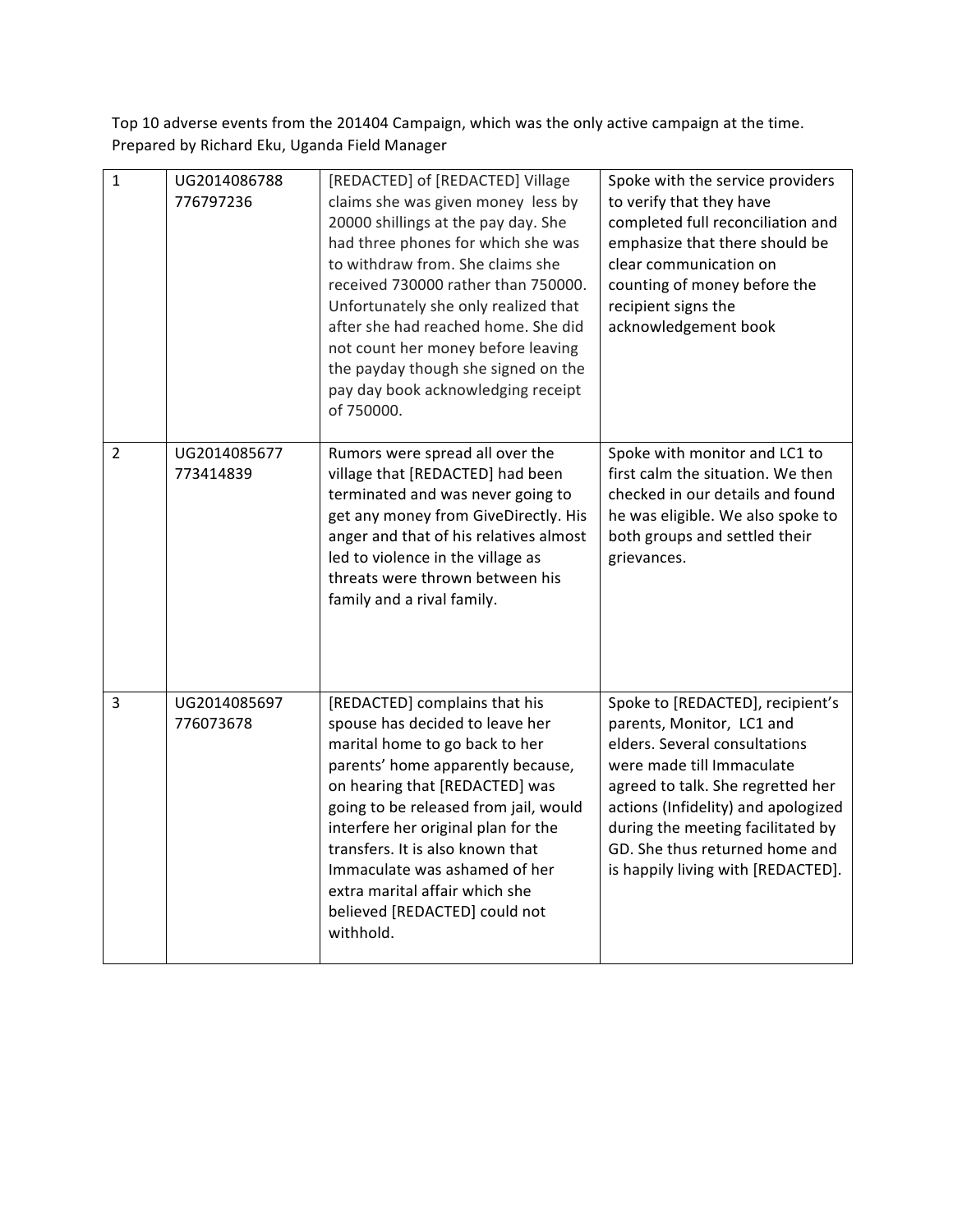| 4 | UG2014085249<br>776806091                                                              | [REDACTED] was discouraged from<br>receiving the transfers. Several things<br>were said about these transfers.<br>Some Individuals said it to me that<br>the money was from the devil and I<br>was to pay for it sometime with my<br>life.                                                                                                                                                                                                                                                                                                                                                                                          | Spoke to recipient and spouse<br>and gave them a detail about<br>GiveDirectly and its source of<br>funding. The entire detail helped<br>clear any wrong perceptions<br>about the transfers.                                                                                                                                                                                                                                              |
|---|----------------------------------------------------------------------------------------|-------------------------------------------------------------------------------------------------------------------------------------------------------------------------------------------------------------------------------------------------------------------------------------------------------------------------------------------------------------------------------------------------------------------------------------------------------------------------------------------------------------------------------------------------------------------------------------------------------------------------------------|------------------------------------------------------------------------------------------------------------------------------------------------------------------------------------------------------------------------------------------------------------------------------------------------------------------------------------------------------------------------------------------------------------------------------------------|
| 5 |                                                                                        | [REDACTED] from [REDACTED]<br>withdrew money worth 250000<br>twice, first from the pay day then<br>later from another agent in a<br>different location. At first, a<br>transaction was initiated at the<br>payday and he successfully got his<br>due transfer but was not completed<br>as it encountered a network failure.<br>He therefore walked away<br>comfortably with his 250000. When<br>he checked his mobile money<br>account balance, he found out that<br>he still had the full 250000 and this<br>prompted him to rush to [REDACTED]<br>where he was able to withdraw more<br>250000. This means he got money<br>twice. | We spoke to [REDACTED], who<br>denied all the allegations but he<br>later confessed that he had<br>carried out all the 2 transactions<br>and received 500000 instead of<br>250000. We thus sent only<br>200000 in the last transfer as<br>opposed to 450000 that was due<br>to him.                                                                                                                                                      |
| 6 | UG2014085678<br>771215202<br>([REDACTED])<br>UG2014085658<br>776785358<br>([REDACTED]) | [REDACTED], the grandson to<br>[REDACTED] bought airtime from<br>[REDACTED]'s account worth 415000<br>to his own airtime account. He went<br>ahead and bought more airtime from<br>his own Mobile Money account to his<br>airtime account and thus he ended<br>up with 819000 worth of airtime                                                                                                                                                                                                                                                                                                                                      | We spoke to [REDACTED] who<br>admitted his error, this was<br>confirmed by the monitor and<br>LC1. We got in touch with the<br>MTN customer care service team<br>to help reverse the transaction in<br>order to help the two recipients<br>withdraw their due transfers as<br>opposed to having airtime on<br>their accounts. This however has<br>not been successful yet and we<br>are in contact with MTN to<br>complete this process. |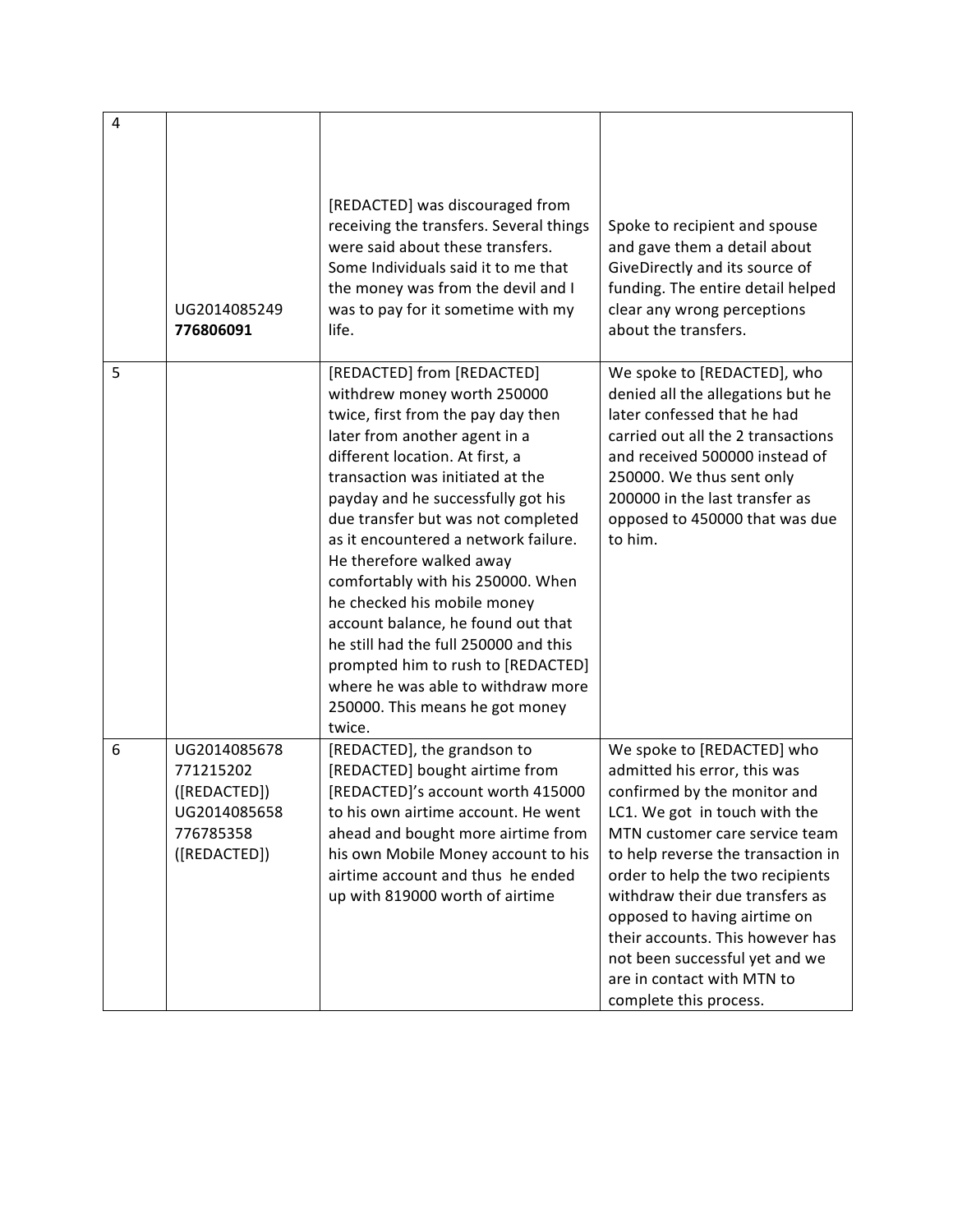| $\overline{7}$ |                           | [REDACTED] returned to her home<br>and found that her son's mother in-<br>law, [REDACTED] had been enrolled<br>in her place. There was then an<br>argument about who should benefit<br>and by how much. The phone is<br>currently with the owner of the<br>home, [REDACTED], although all the<br>details we have are of [REDACTED] | During the field visit, the mother<br>in-law was found to be eligible.<br>Both parties were brought<br>together and they agreed on a<br>common person to take over the<br>responsibilities from [REDACTED]<br>who was a helper. The phone<br>was handed to [REDACTED] as an<br>new care taker.                                                                                                                                                                                  |
|----------------|---------------------------|------------------------------------------------------------------------------------------------------------------------------------------------------------------------------------------------------------------------------------------------------------------------------------------------------------------------------------|---------------------------------------------------------------------------------------------------------------------------------------------------------------------------------------------------------------------------------------------------------------------------------------------------------------------------------------------------------------------------------------------------------------------------------------------------------------------------------|
| 8              |                           | [REDACTED] took advantage of<br>[REDACTED]'s ignorance on phone<br>operation to send 30.000 to his girl<br>[REDACTED]. [REDACTED] knew not<br>until the pay day in [REDACTED]<br>when the agents checked the details<br>of the transaction and found out that<br>the money was actually sent to<br>[REDACTED]'s account.           | Efforts to get in touch with<br>[REDACTED] were not fruitful as<br>he didn't have a personal<br>contact. However, we were able<br>to get in touch with the LC's of<br>[REDACTED] and [REDACTED]<br>who spoke to [REDACTED].<br>[REDACTED] confirmed to them<br>that he sent money from<br>[REDACTED]'s a/c amounting to<br>30000shs to [REDACTED]'s a/c, he<br>was remorseful for his actions<br>and he was able to pay back the<br>money (30000) that he sent to<br>[REDACTED] |
| 9              | UG2014085690<br>787102574 | In [REDACTED]village, [REDACTED]<br>reported that her son brought only<br>220.000k on the pay day and the boy<br>claims that the 30.000k was taken by<br>a GD staff for not attending a baraza.<br>She could not attend the pay day<br>because she was sick.                                                                       | Called up [REDACTED] and asked<br>her to check her account balance<br>which she did. Her account was<br>found to be having 21000. On<br>talking to her son, he admitted<br>withdrawing 230000 and of<br>which he used 10000 for<br>transport from [REDACTED] to<br>[REDACTED]. We thus warned<br>him of such activities in the<br>future and asked [REDACTED]to<br>be more cautious. We also<br>monitored this case closely for<br>several month.                               |
| 10             | UG2014085937<br>776261134 | Recipients couldn't agree how to<br>spend the money as a family. So they<br>agreed to split the money - the<br>recipient kept 100000 and the<br>husband took 150000. [REDACTED],                                                                                                                                                   | We visited this couple and<br>learned that the dispute was not<br>because of the money but rather<br>that [REDACTED] refused to<br>prepare dinner for him. We also                                                                                                                                                                                                                                                                                                              |